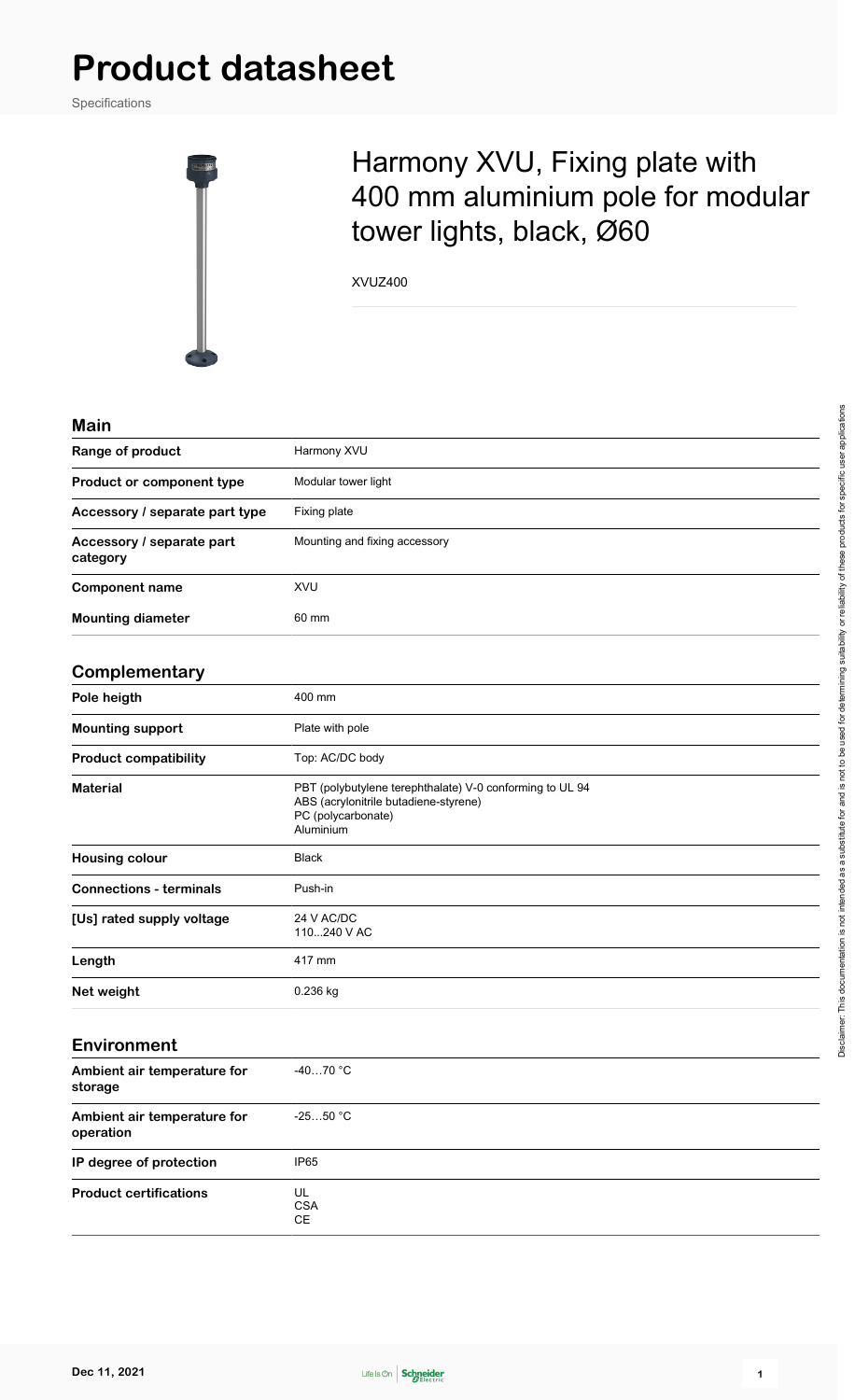#### **Packing Units**

| <b>Unit Type of Package 1</b>       | <b>PCE</b> |
|-------------------------------------|------------|
| <b>Number of Units in Package 1</b> | 1          |
| Package 1 Weight                    | 564 g      |
| Package 1 Height                    | 9 cm       |
| Package 1 width                     | 9.1 cm     |
| Package 1 Length                    | 56.7 cm    |
| <b>Unit Type of Package 2</b>       | S04        |
| <b>Number of Units in Package 2</b> | 12         |
| Package 2 Weight                    | 7.949 kg   |
| Package 2 Height                    | 30 cm      |
| Package 2 width                     | 40 cm      |
| Package 2 Length                    | 60 cm      |

## **Offer Sustainability**

| <b>REACh Regulation</b>           | <b>REACh Declaration</b>                                                                                                       |  |
|-----------------------------------|--------------------------------------------------------------------------------------------------------------------------------|--|
| <b>EU RoHS Directive</b>          | Compliant<br><b>EU RoHS Declaration</b>                                                                                        |  |
| <b>Mercury free</b>               | Yes                                                                                                                            |  |
| <b>RoHS</b> exemption information | <b>Yes</b>                                                                                                                     |  |
| <b>China RoHS Regulation</b>      | China RoHS declaration                                                                                                         |  |
| <b>WEEE</b>                       | The product must be disposed on European Union markets following specific waste collection and<br>never end up in rubbish bins |  |

### **Contractual warranty**

**Warranty** 18 months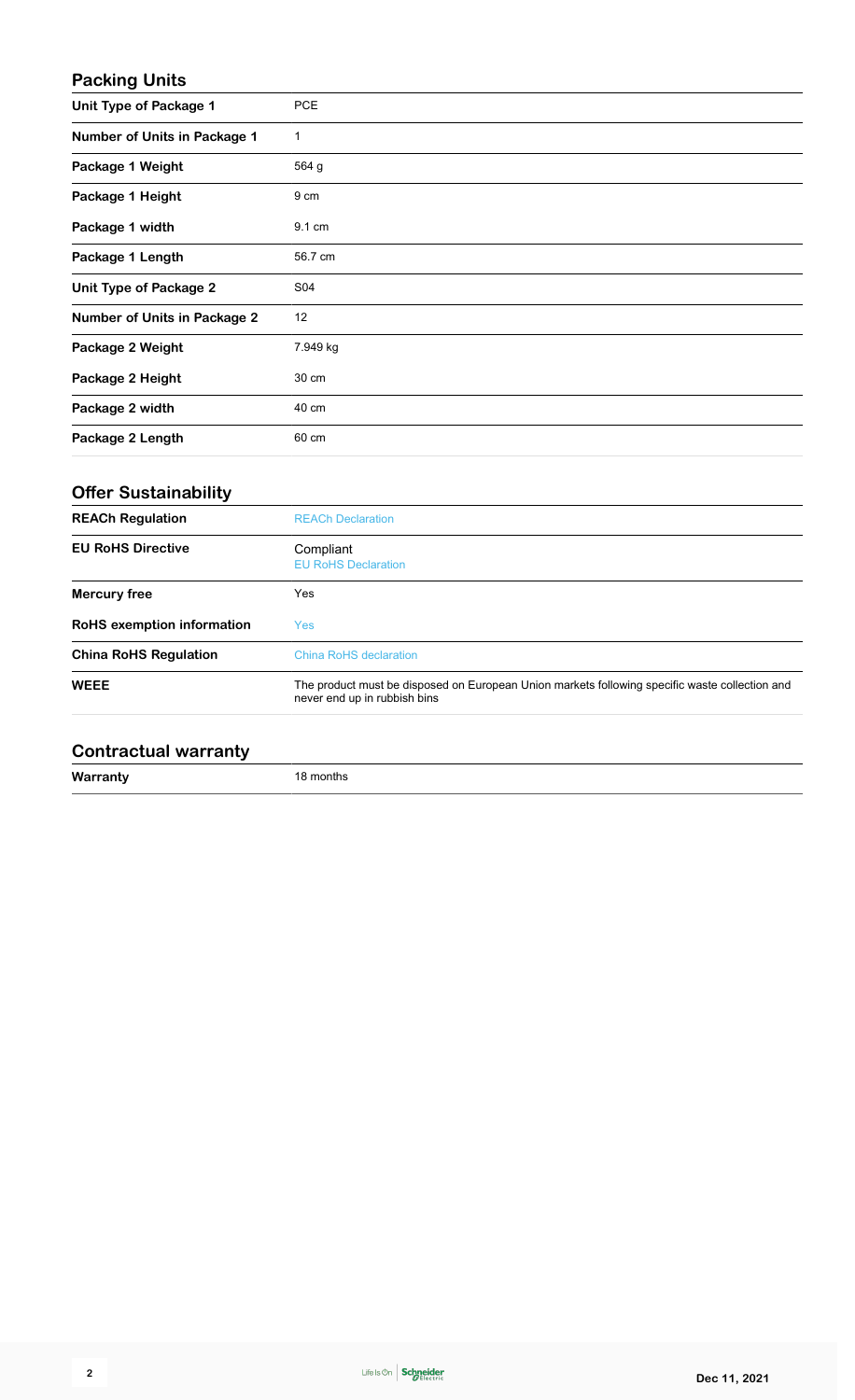**XVUZ400**

Dimensions Drawings

#### **Fixing Unit - Plate with Pole**

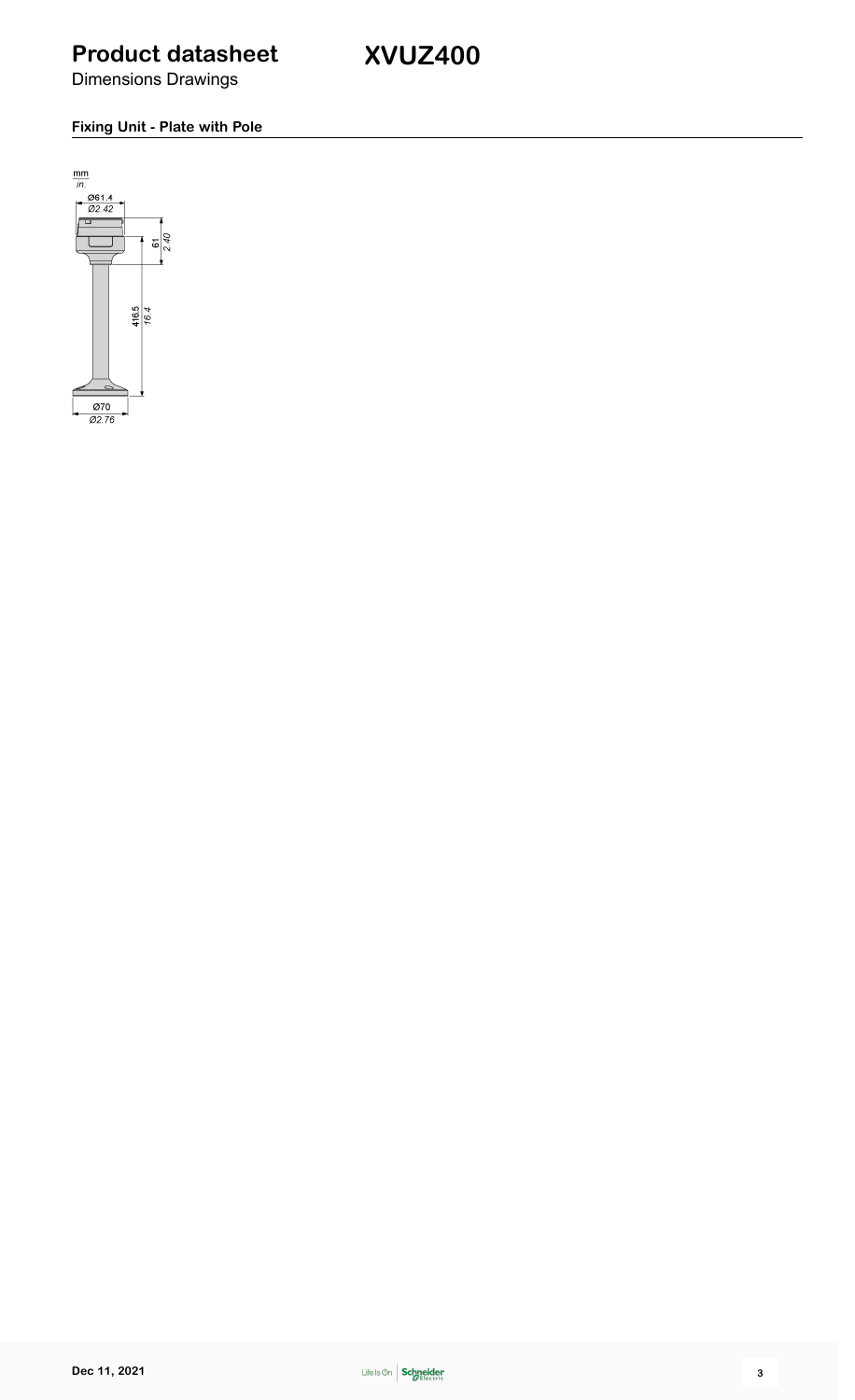**XVUZ400**

Mounting and Clearance

#### **Modular Tower Lights Mounting**



| Drawing        | Part number    | Part name                                      |
|----------------|----------------|------------------------------------------------|
| A1             |                | Top cover                                      |
|                |                | Top cover (Silver)                             |
| A2             | XVUC9S         | Buzzer unit                                    |
|                | <b>XVUC9SQ</b> | Buzzer unit (Silver)                           |
| A <sub>3</sub> | XVUC23         | Green LED unit                                 |
|                | XVUC24         | Red LED unit                                   |
|                | XVUC25         | Orange LED unit                                |
|                | XVUC26         | Blue LED unit                                  |
|                | XVUC27         | White LED unit                                 |
|                | XVUC28         | Yellow LED unit                                |
| A4             | XVUC29         | Multi-LED unit                                 |
| A <sub>5</sub> | XVUC29P        | Multi-LED unit, Pulse signal                   |
| A6             | XVUC9V         | Sound unit                                     |
| A7             | XVUC9VP        | Sound unit, Pulse signal                       |
| A <sub>8</sub> | XVUC020        | Extender                                       |
|                | XVUC020Q       | Extender (Silver)                              |
| A <sub>9</sub> | XVUC21B        | DC body                                        |
|                | XVUC21BQ       | DC body (Silver)                               |
| A10            | XVUC21M        | AC body NPN                                    |
|                | XVUC21MP       | AC body PNP                                    |
|                | XVUC21MQP      | AC body PNP (Silver)                           |
| A11            | XVUZ06         | Flexible option                                |
| A12            | XVUZ01         | Fixing Unit - Direct mounting (3 pins)         |
|                | XVUZ01Q        | Fixing Unit - Direct mounting (Silver, 3 pins) |
|                | XVUZ03         | Fixing Unit - Direct mounting (2 pins)         |
|                | XVUZ04         | Fixing Unit - Direct mounting (4 pins)         |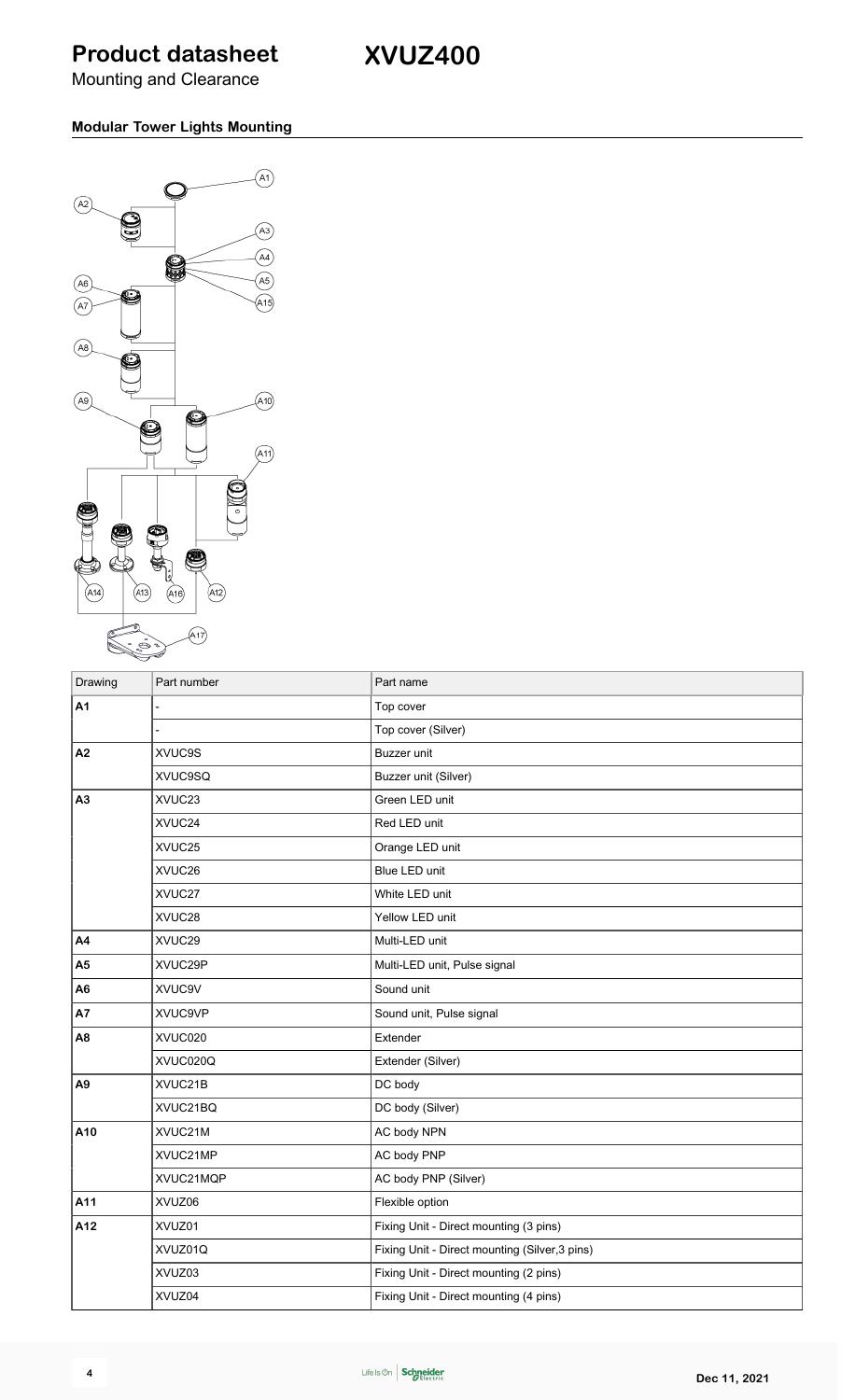| Drawing | Part number | Part name                                             |
|---------|-------------|-------------------------------------------------------|
| A13     | XVUZ02      | Fixing Unit - Plate with Pole (100 mm)                |
|         | XVUZ02Q     | Fixing Unit - Plate with Pole (100 mm, Silver)        |
|         | XVUZ400     | Fixing Unit - Plate with Pole (400 mm)                |
|         | XVUZ800     | Fixing Unit - Plate with Pole (800 mm)                |
| A14     | XVUZ05      | Fixing Unit - Plate with adjustment pole (100-385 mm) |
| A15     | XVUC43      | Green LED unit, Flash                                 |
|         | XVUC44      | Red LED unit, Flash                                   |
|         | XVUC45      | Orange LED unit, Flash                                |
|         | XVUC46      | Blue LED unit, Flash                                  |
|         | XVUC47      | White LED unit, Flash                                 |
|         | XVUC48      | Yellow LED unit, Flash                                |
| A16     | XVUZ100T    | Fixing Unit - Metal bracket with pole (100 mm)        |
|         | XVUZ250T    | Fixing Unit - Metal bracket with pole(250 mm)         |
|         | XVUZ400T    | Fixing Unit - Metal bracket with pole (400 mm)        |
| A17     | XVUZ12      | Fixing plate for use on vertical support - black      |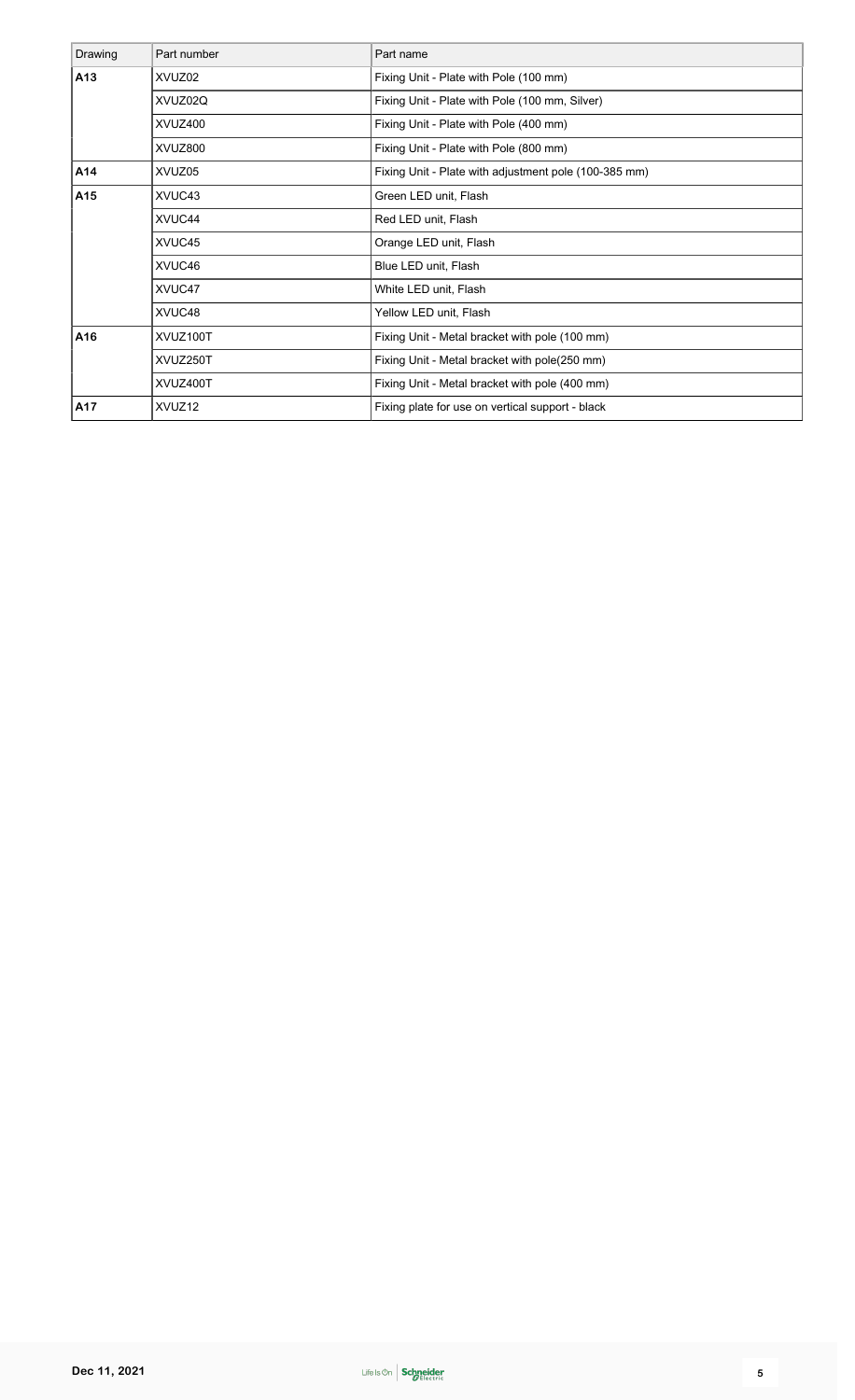**XVUZ400**

Mounting and Clearance

#### **Modular Tower Lights Mounting**